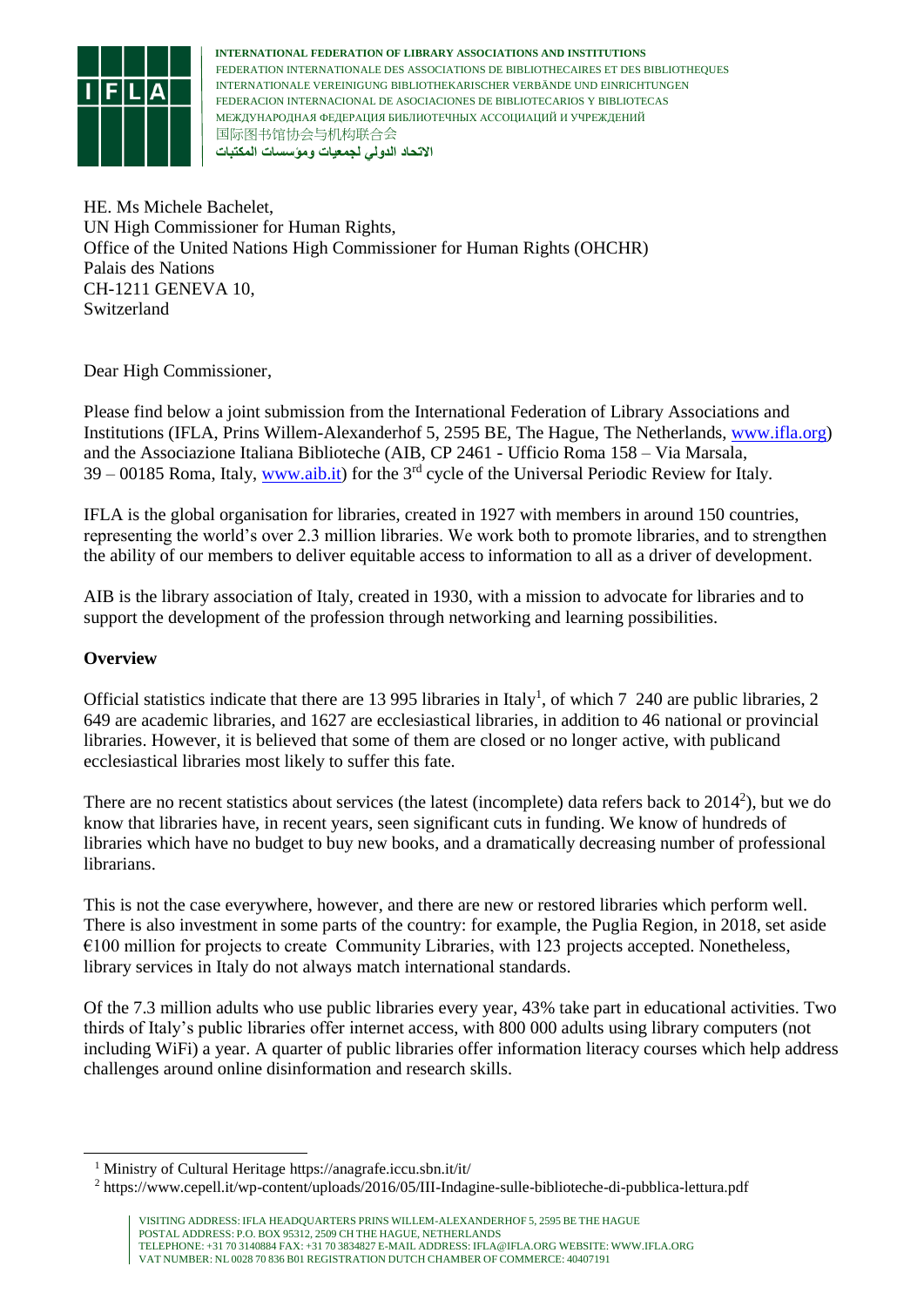

Italy's efforts to spread literacy and build reading habits would be helped by special laws on the topic, as exist in other countries. Thanks to the efforts of some Members of Parliament, this is again on the agenda<sup>3</sup>.

The Italian Library Association works both to defend the profession, and to promote high ethical standards in service delivery. It works through encouraging debate amongst its members, and engagement with decision-makers<sup>4</sup>.

## **Libraries, Freedom of Expression and Freedom of Access to Information**

Article 19 of the Universal Declaration of Human Rights sets out the right to free expression, as well as to seek, impart and receive information. This is a core function of libraries, whose work has long meant that everyone is able to exercise this right, regardless of their wealth or social position. When libraries are inadequately supported, or their freedom to provide their users with books is restricted, this risks standing in the way of the fulfillment of rights.

In the past few years in Italy, librarians have faced different cases of censorship, mostly in public libraries and concerning LGBTQ or sex or religion.

The latest and most famous instance was the so called Todi case. The City Councilor of Family and Culture issued a directive asking the Director of the library to evaluate and report texts that discussed gender ambiguity. The Director refused to move books on this topic from the children's section to the adult section of the library, as demanded by the Council, which resulted in her being removed from her post at the library. The colleague was supported in this by the Italian Libraries Association  $(AIB)^5$ , as well as by the International Federation of Library Associations<sup>6</sup>.

In 2015 May 23 during BiblioPride in Milan, the AIB performed readings from prohibited books (18<sup>th</sup>-20th Centuries) in the presence of Sinnika Sipilä, then President of IFLA. More recently, the AIB also created a monitoring Group about censorship<sup>7</sup>. This will next meet on 6 May 2019 for a meeting on the subject of 'The banality of censorship', organised in cooperation with the AIPH (Italian Association for public History) and on 10 May 2019 there will be readings of texts from books burned in Berlin in 1933.

This work, we believe, is necessary in the current political climate. Beyond documented instances of censorship, the phenomenon may in fact go much deeper, with a high risk of self-censorship by librarians anxious to avoid trouble with politicians or communities. We believe that this trend may be on the increase.

<sup>1</sup> <sup>3</sup><http://documenti.camera.it/leg18/pdl/pdf/leg.18.pdl.camera.478.18PDL0007610.pdf> <sup>4</sup>See<https://www.aib.it/categorie/attivita/comunicati/>

<sup>&</sup>lt;sup>5</sup> In 2019 March the AIB intervened in the legal case promoted by the Director against the Municipality of Todi in order to defend the dignity and ethics of the librarian's profession. See https://www.aib.it/attivita/comunicati/2019/73765 demansionamento-mobbing-aib-sostiene-ex-direttrice-biblioteca-todi/

<sup>6</sup>See the letter from the Secretary General of the International Federation of Library Associations and institutions: <http://www.aib.it/attivita/2018/69434-todi-public-library-censorship-ifla-comment/> 7<http://www.aib.it/struttura/osservatori/osservatorio-censura/>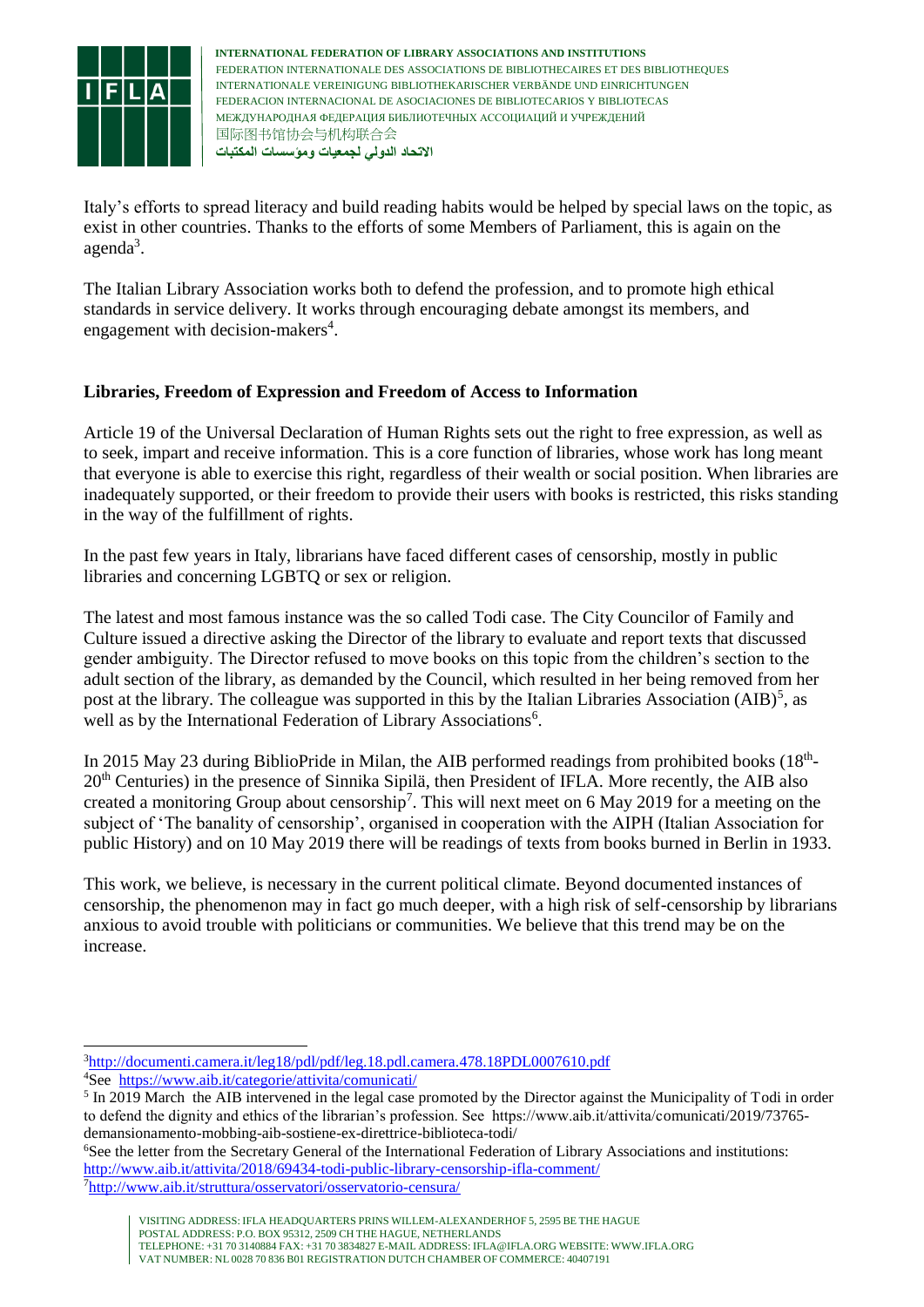

### **Libraries and Cultural Rights**

Libraries play an important role in delivering cultural rights, as highlighted by [IFLA's submission](https://www.ifla.org/node/91666) on the 10 year anniversary of the mandate of the Special Rapporteur.

Cultural services are not well distributed in Italy. The data on reading show that at a national level only 40% of the population read books. In 2017 a study showed that South Italy had many fewer readers than Central and North Italy. Only Sardinia stood out, with better data even than richer parts of the country. One reason for this is that in Sardinia there is a strong network of public libraries, while in South Italy and in Sicily there are several areas with no active libraries.

In the last 40 years some members of Italian Parliament have tried to arrange a law for libraries without success. More recently, there has been discussion of a law on reading <sup>8</sup> where we may find some support to actions in favour of children, disadvantaged people (people with disabilities, or those in difficult social and economic conditions) or those coming from other cultures and language groups.

Libraries have served as important cultural outposts in difficult and peripheral areas. Set up both by public and private bodies. For example, the [library of Scampia,](http://www.labibliotecadiscampia.com/) created with the support of the Italian Society of Authors and Publishers (SIAE)<sup>9</sup>, occupies the site of a former mafia warehouse for drugs and weapons. It has been created by volunteers, and its opening was celebrated on national television<sup>10</sup>.

There are other good examples of libraries ensuring the cultural rights of people in deprived areas, for example the [Il Pertini Cultural Centre](http://webopac.csbno.net/library/Cinisello-Il-Pertini/timetable) (Cinisello Balsamo, Milano), the lifelong learning programme run by the [Biblioteca San Giorgio of Pistoia,](https://www.sangiorgio.comune.pistoia.it/Imparare/#.XItqXflKjcs) there is provision of information about the services of th[e public](https://www.comune.modena.it/biblioteche/bibliotechecomunali/rotonda/biblioteche/benvenuti-in-biblioteca)  [libraries of Modena](https://www.comune.modena.it/biblioteche/bibliotechecomunali/rotonda/biblioteche/benvenuti-in-biblioteca) in 7 languages in order to reach out to newcomers, and a home-delivery service for users who are not able to get to the *library* in Foggia.

A particular good example in peripherial areas of Italy<sup>11</sup> is *BiblioHub* – a collaboration between the AIB and the Ministry of Cultural Heritage<sup>12</sup>. This special "culture truck" travels throughout Italy, following a first trip in summer/autumn 2018, bringing new ideas and creativity to often neglected areas<sup>13</sup>.

#### **Rights of people with disabilities**

Libraries have been active in their work to deliver on the right of access to information set out in the Convention on the Rights of Persons with Disabilities through the provision of [materials and services.](https://www.ifla.org/node/20029) IFLA has been particularly active around the Marrakesh Treaty, which promises to remove unnecessary barriers to the making and sharing of accessible-format books. These, until now, have created major market failures, given the relatively low buying power of people with print disabilities.

-

<sup>8</sup> <http://documenti.camera.it/leg18/pdl/pdf/leg.18.pdl.camera.478.18PDL0007610.pdf> ; see article 2. point 3 e) and f) letters and point 5 a) b) and c) letters

<sup>9</sup> This support will expire in 2020

<sup>10</sup>20 December 2017:<https://www.youtube.com/watch?v=22s0UQIQPwg>

<sup>&</sup>lt;sup>11</sup> A survey done by Parlament tell us that in most of the peripheral areas of Italy Public bodies shows difficulties to do effective projects, while Charity , Volunteers organization and private bodies do more. [https://www.labparlamento.it/wp](https://www.labparlamento.it/wp-content/uploads/2018/02/Documento-finale_Inchiesta-periferie.pdf)[content/uploads/2018/02/Documento-finale\\_Inchiesta-periferie.pdf,](https://www.labparlamento.it/wp-content/uploads/2018/02/Documento-finale_Inchiesta-periferie.pdf) pp. 69-70 ; something may change in the next future because last governments support recovering of such areas of Italian big cities

<sup>&</sup>lt;sup>12</sup> This project (Alterstudiopartnes- Milan) was first presented at 15 International Architectural Exibition2016 "Taking care"

<sup>&</sup>lt;sup>13</sup> See the video:<https://youtu.be/J-EnrZ2GNPg>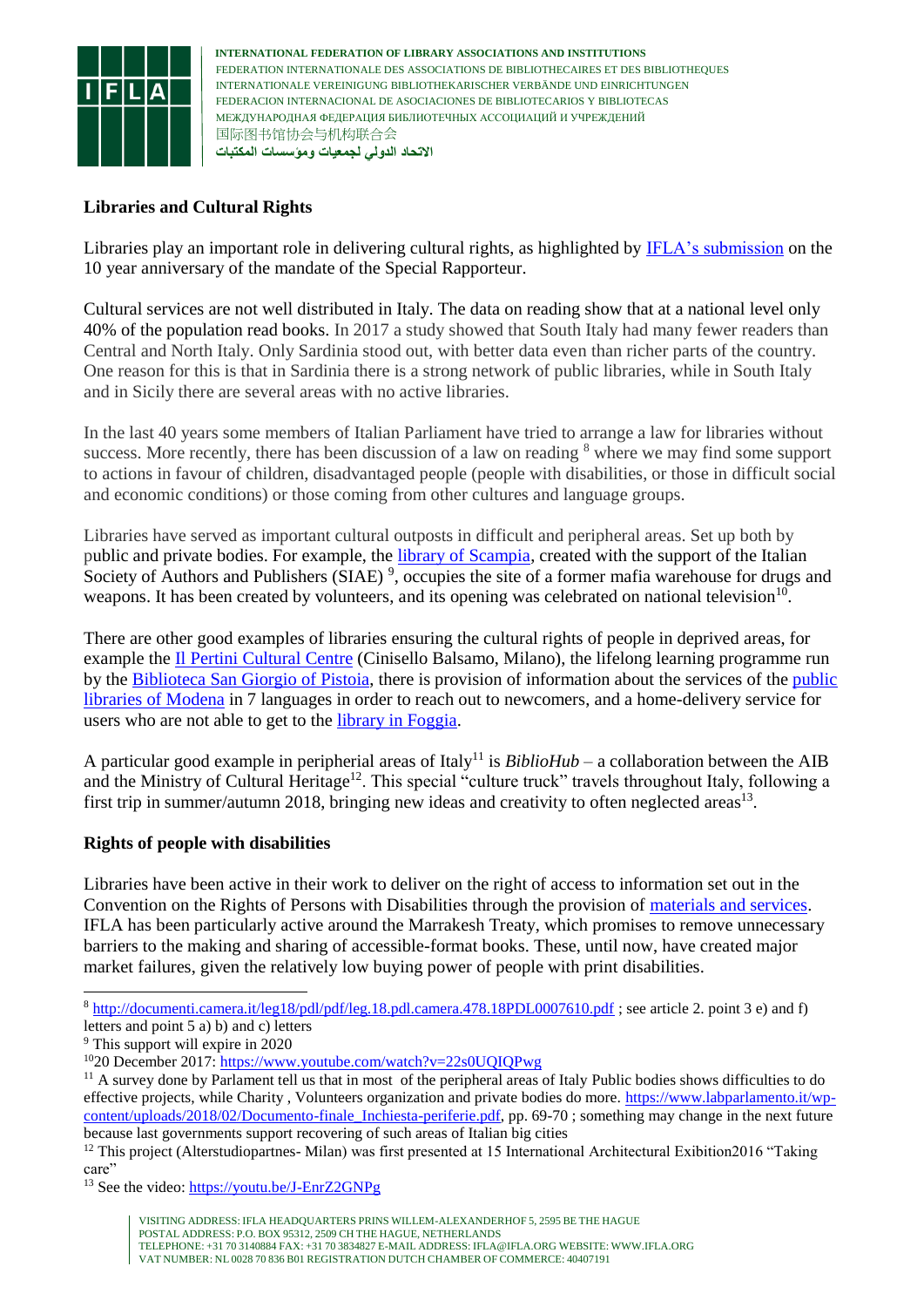

Italy, as a member of the European Union, has ratified the Marrakesh Treaty, but [appears](https://www.ifla.org/publications/node/81925) to have retained provisions obliging organisations serving people with disabilities to register before they can make use of the Treaty's provisions. This is contrary to the Treaty itself (the Agreed Statement to Article 9), and risks limiting the number of libraries and other bodies who can help provide access to information.

Beyond the new possibilities brought by Marrakesh, libraries have long worked to ensure that people with disabilities benefit from access to information<sup>14</sup>. For example, "Easy reading – all may read in the library" is a project of Biblioteca of Tortolì (Nuoro), "A book for all" is run at the Library of Spinea [\(Venezia\),](http://www.biblioteca-spinea.it/servizi/ipovedenti.htm) "Glasses on loan" takes place at the [Library of Ledro \(Trento\),](http://www.comune.ledro.tn.it/Aree-tematiche/Biblioteca/Servizi-erogati/Servizi-aggiuntivi) and the [Library of Rozzano](http://www.cascinagrande.it/pdf2019/A3%20Nessuno%20escluso.pdf)  [\(Milan\)](http://www.cascinagrande.it/pdf2019/A3%20Nessuno%20escluso.pdf) runs "Nobody out!". The [Municipal Library of Villa Urbani](http://www.comune.perugia.it/approfondimenti/sul-filo-delle-parole) in Perugia organizes weekly activities for disabled boys and girls $^{15}$ .

There is also cooperation between associations for people with blindness, associations for people experiencing dyslexia and dyspraxia and libraries in order to provide special books, digital books and so on, for example digital talking books (with the [Italian Dyslexia Association\)](https://www.aiditalia.org/it/news-ed-eventi/news/libro-digitale-parlante-adov), work with the [Italian Blind](https://www.uiciechi.it/homeInglese.asp)  [Union,](https://www.uiciechi.it/homeInglese.asp) and [cooperation](https://catalogo.fondazionelia.org/) with the Italian Publishers Association to make accessible format books available for sale.

# **Rights of Children**

-

Libraries are [key actors](https://blogs.ifla.org/lpa/2018/11/20/from-the-earliest-age-libraries-and-the-convention-on-the-rights-of-the-child/) in delivering the rights set out in the Convention on the Rights of the Child, notably the right to access information through a choice of media, by providing tailored collections and a welcoming space for all.

In spite of cuts in public libraries, Italian librarians try hard to improve spaces for children and teens, and offer books and other relevant activities in libraries. The project *[Nati per Leggere](http://www.natiperleggere.it/)* (Born to read ) has seen strong uptake across the country for example.

Different regions support libraries' projects for children and young adults <sup>16</sup> and in 2018, 10 projects presented by libraries were funded with EUR 1 million<sup>17</sup> from a national funding pot. A few years ago, the AIB's Children's Libraries Commission counted around 1000 Libraries (or sections of libraries) working specifically to serve children.

However, as mentioned earlier, there are thousands of citizens in Italy who have no libraries, including children. It has been necessary for organisations such as Save the Children to open so called [Punti Luce](https://www.savethechildren.it/cosa-facciamo/campagne/illuminiamo-il-futuro/punti-luce) (Light Spots) in order to fight against cultural and educational poverty<sup>18</sup>.

<sup>15</sup> See also the wider activities of the library[: http://turismo.comune.perugia.it/articoli/viva-villa-urbani](http://turismo.comune.perugia.it/articoli/viva-villa-urbani) <sup>16</sup> See Friuli Venezia Giulia Region's projects : "Leggiamo  $0 - 18$ " (Let's read  $0 - 18$ )

<http://www.regione.fvg.it/rafvg/cms/RAFVG/GEN/progetto-leggiamo/>

<sup>&</sup>lt;sup>14</sup> Similar activities were support ed by national founding in 2018 with  $\epsilon$  150.000 for 2 projects https://www.cepell.it/it/lettura-per-tutti-2018-pubblicata-la-graduatoria/

<sup>17</sup> See<https://www.cepell.it/it/on-line-la-graduatoria-del-bando-leggimi-0-6-2018/>

<sup>&</sup>lt;sup>18</sup> In Italy the educational poverty is big social problem; In italy more than 1 child on 10 alive in absolute poverty, over the half he/she doesn't read books and more than 40% it doesn't make sport (see Save the Children Report 2018 (Italy) [https://s3.savethechildren.it/public/files/uploads/pubblicazioni/nuotare-contro-corrente-poverta-educativa-e-resilienza](https://s3.savethechildren.it/public/files/uploads/pubblicazioni/nuotare-contro-corrente-poverta-educativa-e-resilienza-italia.pdf)[italia.pdf](https://s3.savethechildren.it/public/files/uploads/pubblicazioni/nuotare-contro-corrente-poverta-educativa-e-resilienza-italia.pdf)